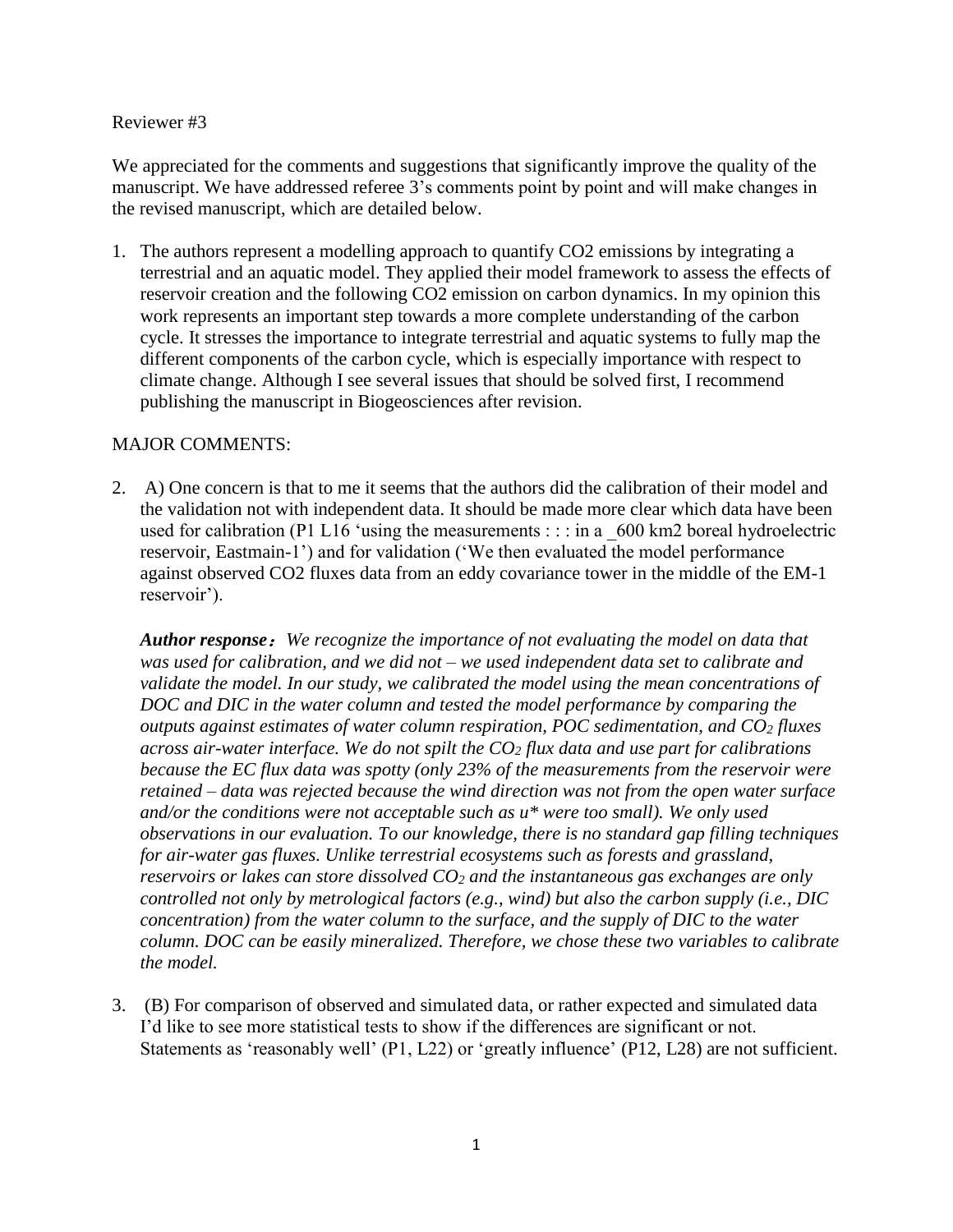*Author response: We did use three statistical index or methods to show the model performance. See P10L29–34. We will add the notation of each statistical index in the text and emphasize them in the abstract. For the statistical analysis, we mentioned in P11L12 that if the mean change over 10% of the base run the model was considered to be sensitive to the parameters tested. This has also been pointed out by reviewer 2.* 

4. (C) The conducted sensitivity analysis only includes Rw, FO2, air temperature and wind speed. It would have been interesting to see how sensitive the model reacts on the most important parameters controlling the processes in the water column, like decomposition rates of POC and DOC.

*Author response: The sensitivity issue were also raised by the other two reviewers (see our response R1C3 and R2C9, R: reviewer C: comment). The decomposition rates of POC and DOC listed in the table 2 is the decomposition rate at 20 °C, and the real decomposition rates for organic carbon pools in the water column change with temperature. We kept parameter values as same as in their previous model. In our study, we wanted to keep it focus on our major aim, which is the flooding effects on reservoir CO<sup>2</sup> emissions.* 

5. (D) It did not appear clear to me, how much of the model developments has been originally done by the authors and how much of their framework relies on the work of others. This should be stated clearly and possibly also indicated in an overview figure as Figure 1.

*Author response: First, we contributed the linkage among the three models. For example, modifications for the water column carbon sub-model listed in section 2.1.1 was to incorporate dynamic thermal and water stratification module.*

*Second, we modified related components since it is possible to have more dynamic processes through coupling hydrodynamic component and the carbon cycle. Take GPP calculation as an example, the old version of lake carbon model calculated GPP using an empirical function of total phosphorus (constant input value) so there was no dynamics of GPP. We also modified production to include the influence of water temperature (calculated in the thermal module), mixing depth (from the thermal module), chlorophyll-a concentration (newly calculated using a function of POC concentration).* 

*Third, we modify a terrestrial soil biogeochemical model to simulate sediment carbon dynamics (section 2.1.3). Many process have to be added in the new sediment module. Overall, our new model can dynamically simulate reservoir carbon processing and flooding effects, while few models are able to.*

*We revised the manuscript to make sure that our direct contributions are clear in the overall description of our model.* 

6. (E) I see some potential for improvement in the discussion.- P 13 LL14: The empirical model shows a decline period of 12 to 15 years. Another study (not including water column processes) estimates the period to be several decades. The author's model (including water column processes) estimated a period of only 3 years. It should be more clearly discussed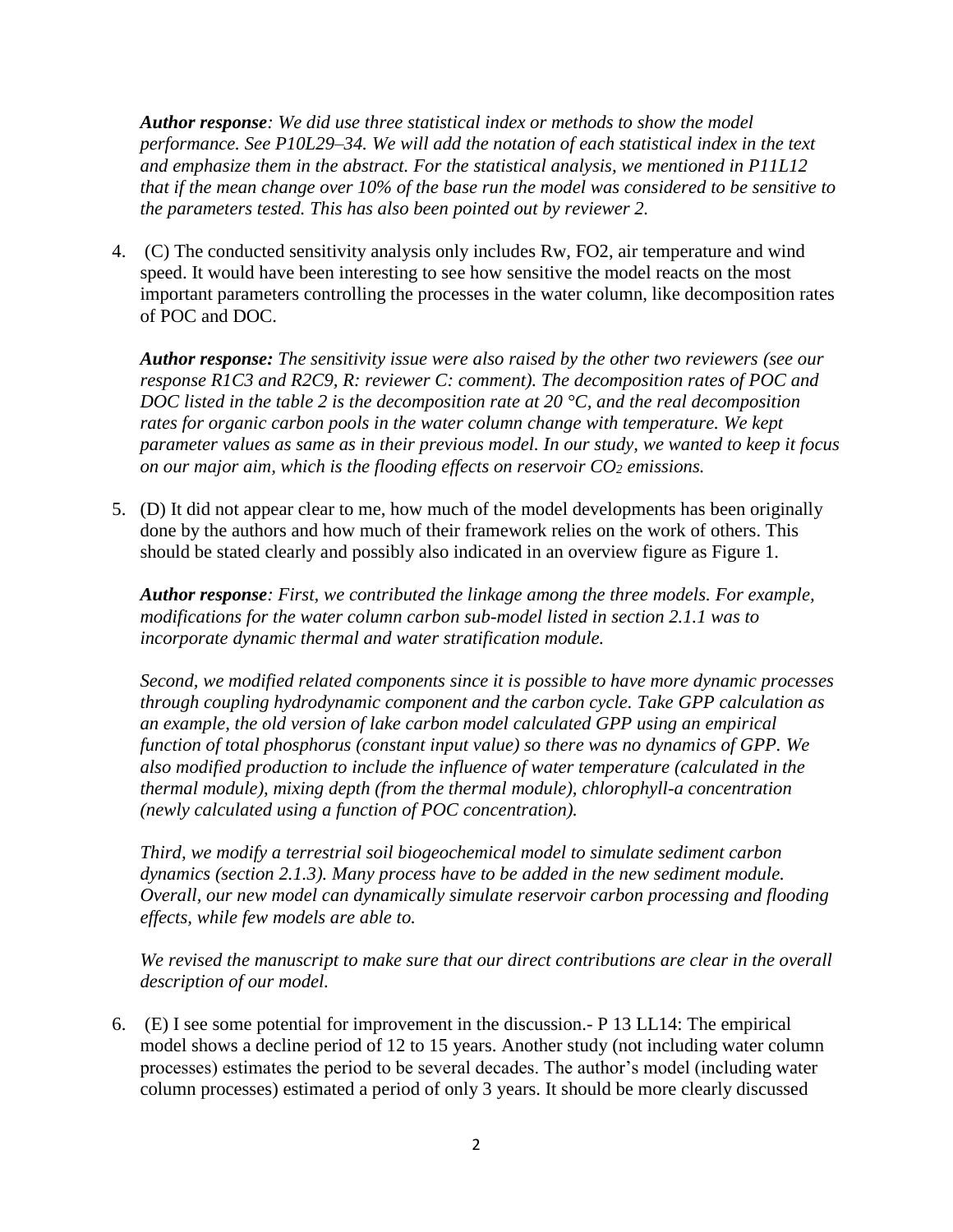that this inconsistency (a) shows the importance of including the water column processes and (b) shows that the implementation in the model can still be improved.

*Author response: This is a good suggestion. We, as we responded to comments by the first two reviewers, discussed more about the discrepancy between empirical study (Teodoru et al., 2012), previous modelling study (Kim et al., 2016), and ours.* 

# *References:*

- *Kim, Y., Roulet, N. T., Li, C., Frolking, S., Strachan, I. B., Peng, C., Teodoru, C. R., Prairie, Y. T., and Tremblay, A.: Simulating carbon dioxide exchange in boreal ecosystems flooded by reservoirs, Ecol. Model., 327, 1-17, http://dx.doi.org/10.1016/j.ecolmodel.2016.01.006, 2016.*
- *Teodoru, C. R., Bastien, J., Bonneville, M.-C., del Giorgio, P. A., Demarty, M., Garneau, M., Hélie, J.-F., Pelletier, L., Prairie, Y. T., Roulet, N. T., Strachan, I. B., and Tremblay, A.: The net carbon footprint of a newly created boreal hydroelectric reservoir, Global Biogeochem. Cycles, 26, GB2016, 10.1029/2011GB004187, 2012.*
- 7. The authors state (P13 L25) that they 'did not incorporate methane production'. Please explain why do you think that 'if methane production is included, the reservoir would probably need more time than reported here'.

*Author response: The development of a methane module requires the incorporation of the cycling of oxygen, the modification of methane production in DNDC, the oxidation of methane in the water column, and the inclusion of convective and ebullition transport. These developments are substantial and beyond the scope of this paper (we have been developing a methane module for several months now and expecting to be publishing this work in the autumn). The statement in the manuscript is an inference: we are speculating that a portion of the methane produced in the sediments will be transported through bubbling. The larger of upward carbon fluxes of DOC, DIC, and CH4, the longer the sediment loses carbon. We revised the paragraph to make the logic and words more precise.* 

## Minor comments:

8. (A) It would be helpful to show the sequence of processes calculated in the model. I assume this could be added to Figure 1.

# *Author response: Did as suggested.*

9. (B) Some specific questions: Why is GPP depending on DOC (Equ.1)? How did the authors convert form biomass to carbon (P5 LL5)?

*Author response: The equations 1 and 2 are from Carignan et al. (2000). Their study was conducted for Canadian Shield lakes where our reservoir is located "… a negative effect of DOC on both GP and R. This effect may be due in part to a metabolic inhibition of photosynthesis and respiration by DOC… " is asserted by Carignan et al., 2000.*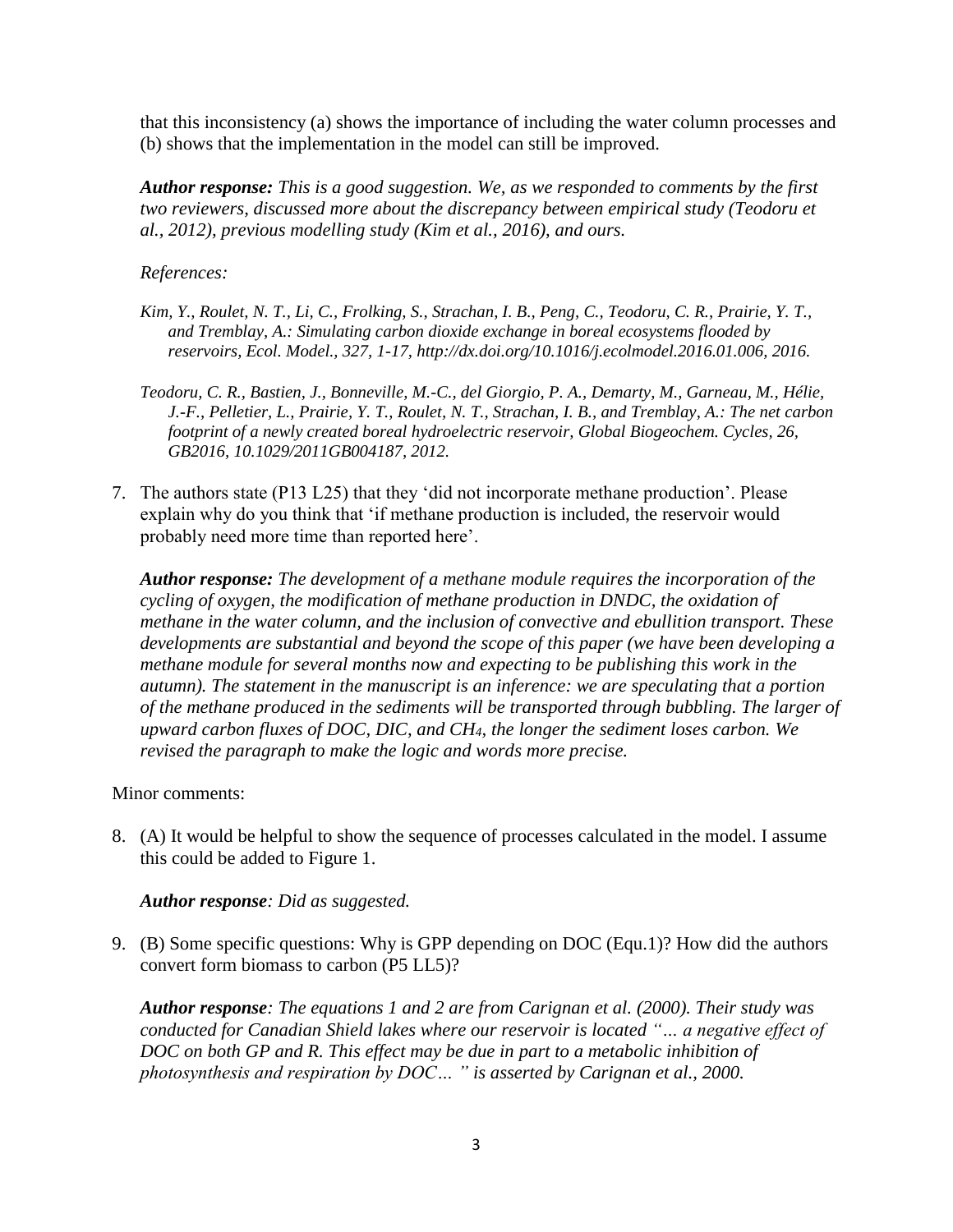*Generally, a coefficient of 0.5 is used for conversion of biomass to carbon in the model. We checked all units for the equations newly added to the model.* 

*Reference:* 

*Carignan, R., Planas, D., and Vis, C.: Planktonic production and respiration in oligotrophic Shield lakes, Limnol. Oceanogr., 45, 189-199, 10.4319/lo.2000.45.1.0189, 2000.*

Figures:

10. -The figures only partly support the message of the manuscript (e.g. Figure 4 and Figure 5).

*Author response: We deal with the reviewer's comments below by each figure.*

11. Figure 1 is not clear enough to show the important processes and fluxes in the model. Some arrows seem to come from nowhere (e.g. the solid line arrow 'Incident solar radiation', or one solid black line going down from the 'Passive humus pool'). Please clarify.

*Author response: We revised the figure 1 to make it clearer.* 

12. -In Figure 2 one cannot distinguish the temporal patterns the authors refer to in the text, especially in (c), (d) and (e).

*Author response: We restructured the figure following the comment (two columns) by referee 1 and changed the symbols (from closed cycle to open triangle) to make it readable.*

13. Figure 3. The model's reaction seems relatively constant over the years, which could be a sign that important processes might be ignored or their implementation should be improved. Please discuss.

*Author response: The modeled annual emissions are quite close to EC observations and the camber-based observations, with the exception year one chamber fluxes. The trends of the measurements and model output are decreasing over time. However, the standard error in the measurements is large so it is not a highly constrained test except that the simulated fluxes are the same order of magnitude as the observations and they have the same general trend. The large errors in observations is a reality.* 

14. Figure 4. I can only partly agree with the conclusions the authors draw from the data shown in this figure, especially for the sinking rate which seems to be poorly reproduced. Why do the observed data don't have any variance?

*Author response: From the literature (Teodoru et al., 2011), we do not find the variance of reported values. We speculate that the variance of the measurements should be larger than our modeled because the field measurements are typically instantaneous.*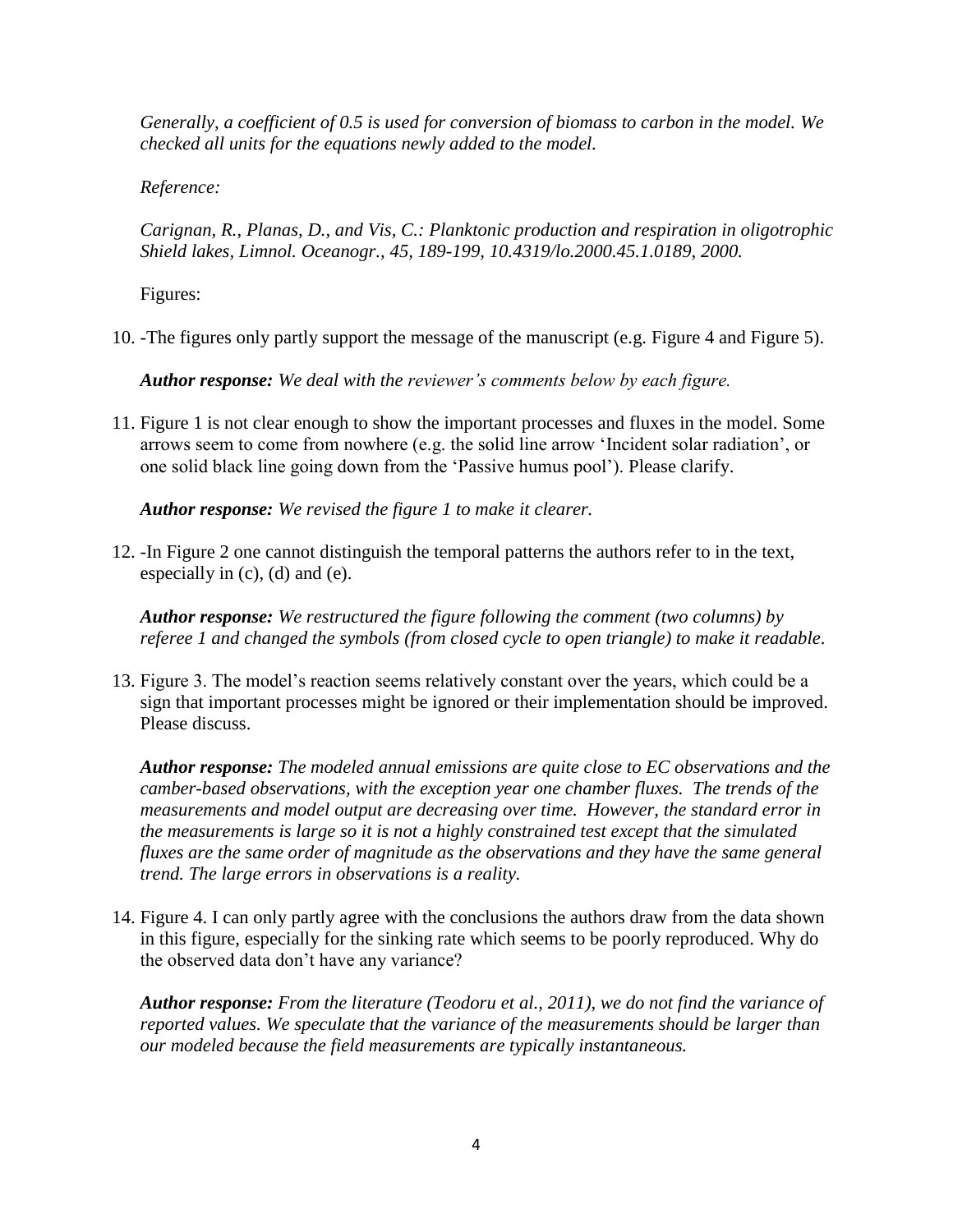*For the sinking rate, the annual means should not have significant difference, as the simulated mean is within the standard deviation of measured mean. Unfortunately, there is only one year data available.* 

- *Teodoru, C. R., Prairie, Y. T., and del Giorgio, P. A.: Spatial heterogeneity of surface CO<sup>2</sup> fluxes in a newly created Eastmain-1 reservoir in northern Québec, Canada, Ecosystems, 14, 28-46, 10.1007/s10021-010-9393-7, 2011.*
- 15. Figure 5. The figure does not support the statement that the 'annual CO2 emissions and benthic dissolved CO2 fluxes showed great sensitivity to Rw'. There seems to be some sensitivity but I would not call it 'great'. And besides I'd like to see more statistics on the significance of differences in general.

*Author response: We defined that the model is sensitive to the tested parameter if the modeled results over 10% of the base run.*

16. Figure 7. What does this figure show? It doesn't fit to the caption.

*Author response: We have revised the caption. It is "Figure 7: Simulated sediment carbon burial efficiency (= [FDOC + FDIC] / FPOC) under concurrent climate and hydro-thermal regime. If the net flux is from sediments to the overlying water column the burial efficiency is more than 1.".*

17. Figure captions should include more units. E.g. caption for Figure 5: 'The curves were smoothed using a moving average filter with a span of 5.' I assume 5 years. And in the caption for Figure 6 'The curves were smoothed using a moving average filter with a span of 5.' Here I assume days.

*Author response: Yes, it should be 5 days. We added this information to the caption.* 

18. I would rather keep Figure S1 in the main part and remove others (e.g. Figure 2 and Figure 7) to the supplementary.

*Author response: Reviewer 2 had the similar comment (see R2C7). We completely agree move figure S1 to the main part and add necessary explanation on the discrepancy between modelled and observed. However, figure 2 is to test the model performance for simulating CO<sup>2</sup> emissions. Figure 7 is our major finding by using the model to see how long the terrestrial organic carbon is going to influence reservoir carbon cycle.* 

- (D) Tables:
- 19. Table 1. 'Thickness of mineral soil' is assumed to be 80cm. Please indicate/explain the basis of this assumption? Especially because it strongly influences the soil organic C in mineral soil and therewith the size of this carbon pool. What are the numbers in parenthesis for 'soil organic C (based on Paré et al 2011)?